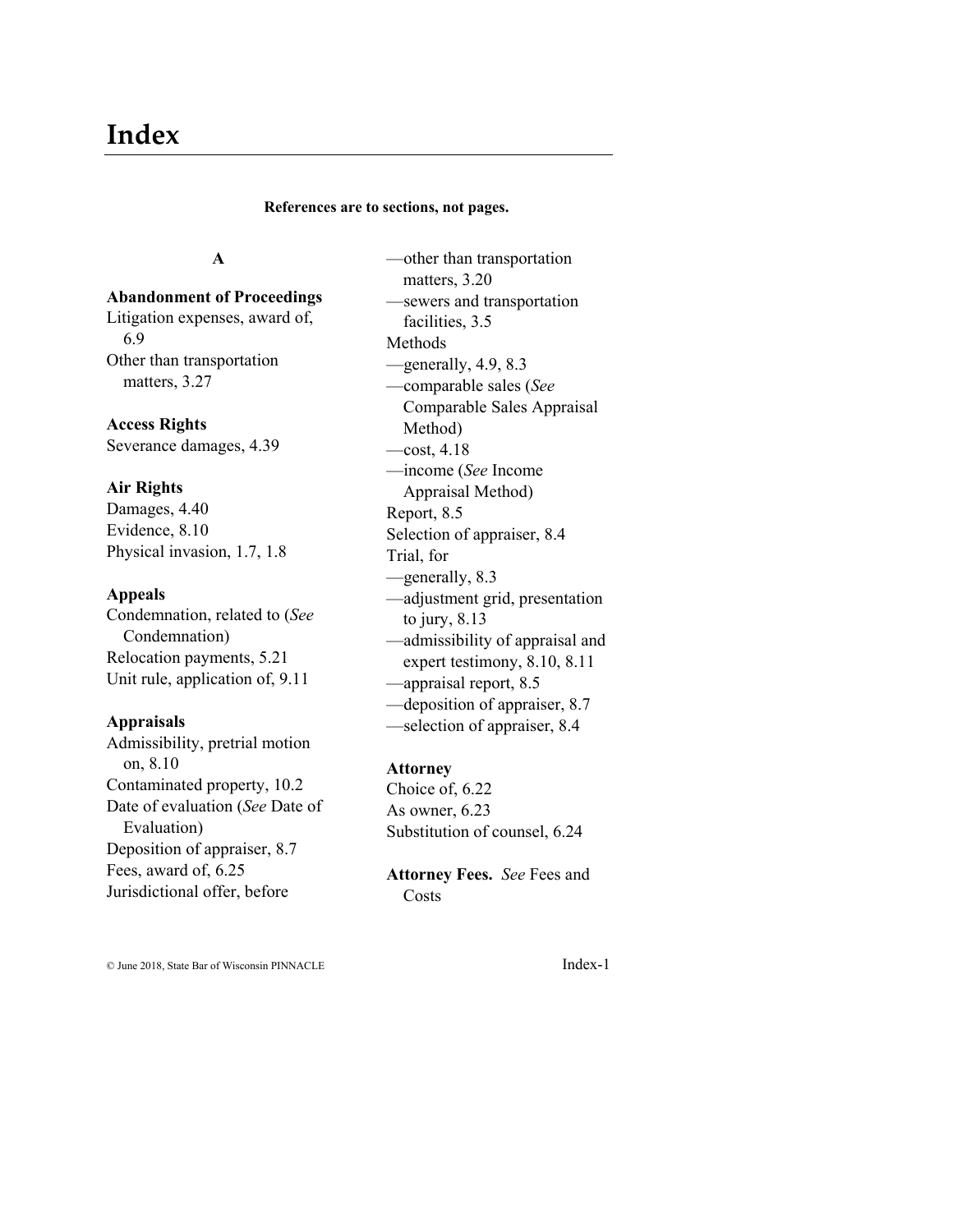# **B**

# **Blight Elimination**

Blight investigation, access to property for, 10.7 Blighted property, statutory definition, 2.10 Case law, 2.8 *Kelo,* response to, 2.10 Slum Clearance Act, and, 2.8, 10.7

### **Bond, Surety,** 3.29

# **Burden of Proof**

Attorney fees, 6.20 Special benefit as property valuation factor, 4.30

### **Business**

Condemnation (*See* Condemnation) Definitions, statutory —generally, 5.5 —comparable replacement business, 5.7 Displacement, relocation, and replacement (*See* Displacement, Relocation, and Replacement)

# **C**

# **Circuit Court** Condemnation award, appeal of, 3.17 Condemnation commission award, appeal of —litigation expenses award, 6.13–.16

—other than transportation matters, 3.28 —sewers and transportation facilities, 3.16 Inverse condemnation, claim for, 7.12 Trials (*See* Trial, Strategic and Tactical Issues of)

### **Closing Argument,** 8.17

#### **Community Development Authorities** Appeal from condemnation award of, 3.14

**Comparable Dwelling** Definition, statutory, 5.6

# **Comparable Replacement Business**

Definition, statutory, 5.7

# **Comparable Replacement Farm Operation** Definition, statutory, 5.8

#### **Comparable Sales Appraisal Method**

Generally, 4.11 Influenced sales, 4.24–.27 Offers to purchase, 4.15 Prior sale of same property, 4.16 Reasonable time before/after date of evaluation, 4.12 Sales to condemning authority, 4.14 Sufficiently similar, 4.13

#### **Compensation, Just.** *See* Just Compensation, Rules Governing

Index-2 © June 2018, State Bar of Wisconsin PINNACLE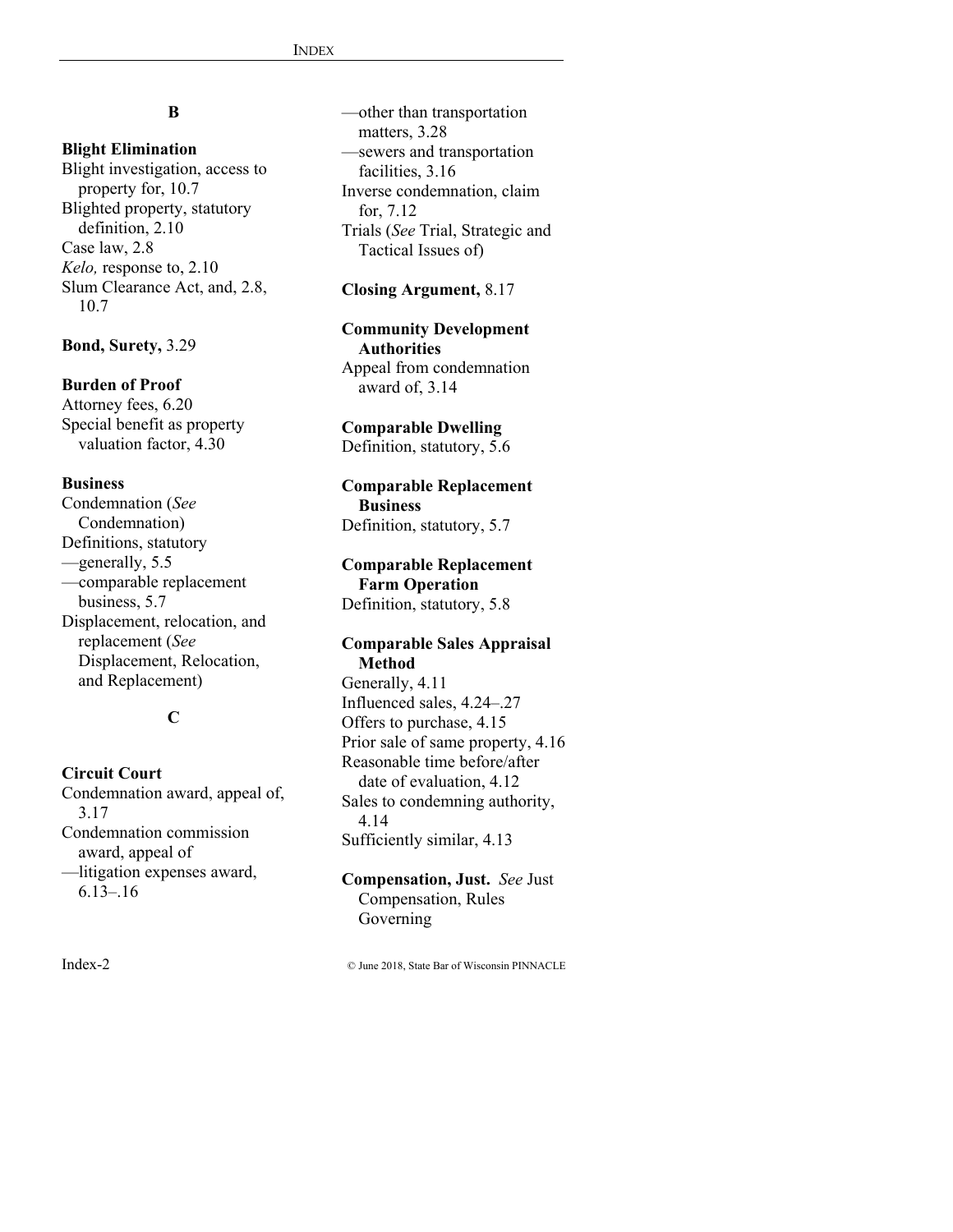**Compensation and Conveyance, Certificate of,**  3.21

#### **Condemnation**

Appeals —circuit court, appeal of condemnation award to; waiver of hearing, 3.17, 8.1 —circuit court, appeal of condemnation commission award to, 3.16, 3.28, 6.13–.16 —compensation withdrawal, surety bond for, 3.29 —condemnation commission, appeal of condemnation award to, 3.14, 3.21 —condemnation proceedings petition, appeal of judicial determination on, 3.25 —litigation expenses, award of,  $6.13 - 16$ —multiple parties, appeals by, 3.14 —relocation payments, 5.21 Displacement (*See* Displacement, Relocation, and Replacement) Fees and costs (*See* Fees and Costs) Inverse (*See* Inverse Condemnation) Jurisdictional offer (*See* Jurisdictional Offer to Purchase) Just compensation (*See* Just Compensation, Rules Governing) *Kelo*, after (*See Kelo*, Condemnation After)

Leasehold rights (*See* Tenant and Leasehold Rights in Condemnation) **Notices** —appeal, right to, 3.21 —appeals, of, 3.16 —commission hearing, of, 3.26 —condemnation clauses, sample language for, app. 9A —condemning authority, application for assignment of appeal by, 3.14 —inverse condemnation, 7.7– .10 —jurisdictional offer to purchase, 3.7, 3.9, 3.22 —occupant, notice of intended vacation date to, 3.13 Other than transportation matters —generally, 3.19 —abandonment of proceedings, 3.27 —acceptance of jurisdictional offer, 3.24 —agreed price, 3.21 —appraisal, 3.20 —bond, 3.29 —certificate of compensation and conveyance, 3.21 —circuit court, appeal to, 3.28 —commission hearing, 3.26 —making jurisdictional offer, 3.22 —payment of award, 3.27 —petition for condemnation proceedings, 3.25 —right of condemnation, court action to contest, 3.23 —withdrawal of compensation

paid into court, 3.29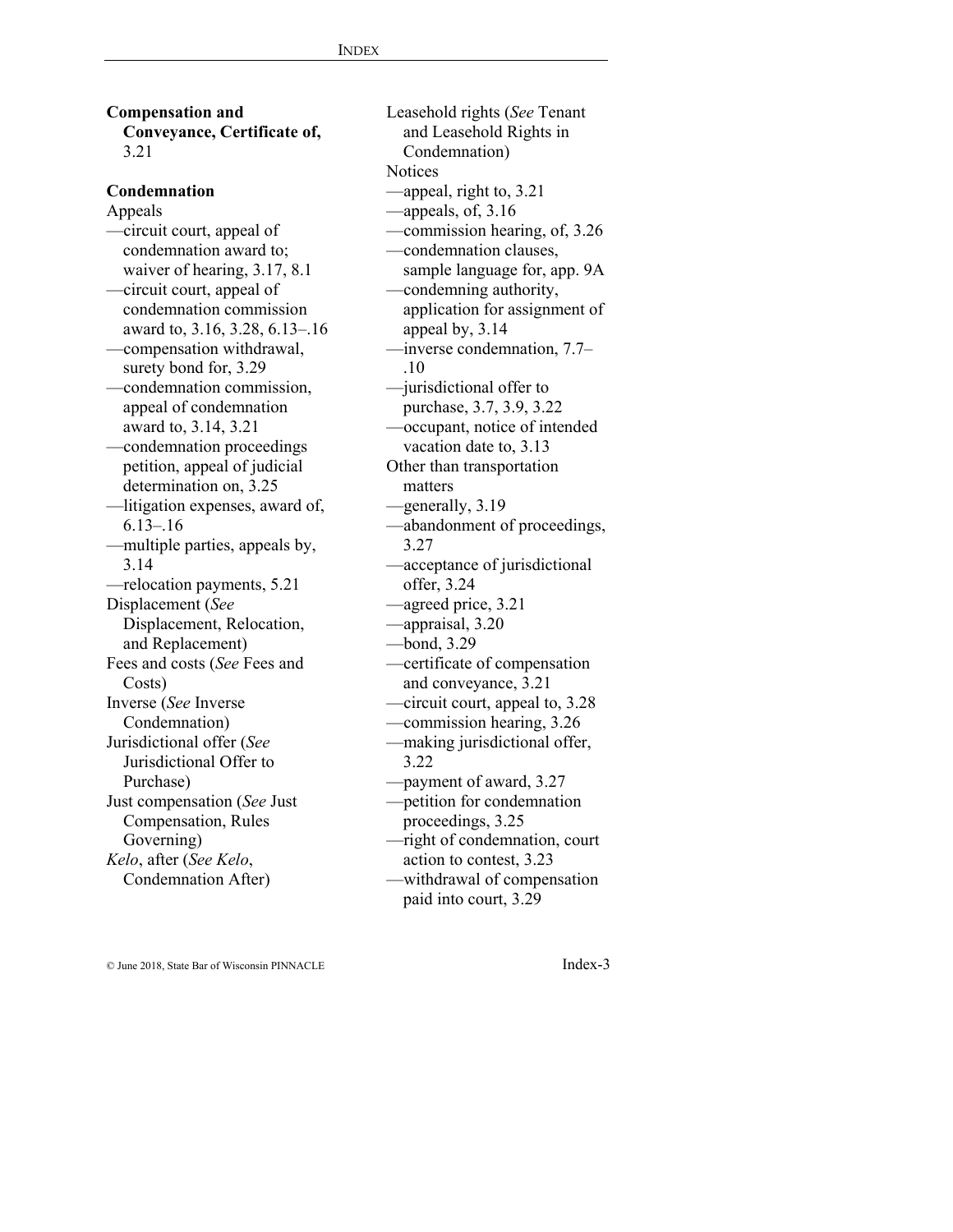Owner, proceedings instituted by (*See* Inverse Condemnation) Public purpose or necessity (*See* Necessity; Public Purpose Requirement) Relocation (*See* Displacement, Relocation, and Replacement) Replacement (*See* Displacement, Relocation, and Replacement) Right of condemnation, court action to contest, 3.10 Sewers, for (*See* Sewers and Transportation Facilities, Condemnation for (Wis. Stat. § 32.05)) Tenant rights (*See* Tenant and Leasehold Rights in Condemnation) Transportation facilities, for (*See* Sewers and Transportation Facilities, Condemnation for (Wis. Stat. § 32.05))

# **Condemnation Clauses, Lease**

Generally, 9.10 Effect on related actions, 9.7 Sample language, app. 9A Tenant rights, 9.6 *Van Asten v. State* case study, 9.14

#### **Condemnation Commission**

Appeal to circuit court of commission award —litigation expenses, award of, 6.13–.16

—other than transportation matters, 3.28

—sewers and transportation facilities, 3.16 Appeal to commission of condemnor's award of compensation, 3.14 Award by commission —generally, 3.15 —appeal of (*See* appeal to circuit court of commission award, under this head) —litigation expenses, award of, 6.12 **Hearing** —generally, 3.26, in other than transportation matters —waiver of hearing, 3.17, 8.1 Petition for condemnation proceedings, assignment to commission after, 3.25 Waiver of hearing, 3.17, 8.1

#### **Contaminated Property**

Admissibility of contamination evidence, generally, 10.2 Environmental liability protection for condemning authorities, 10.9 Necessity of taking, determination, 10.8 Pre-condemnation access —generally, 10.4 —blight investigation, 10.7 —constitutional issues, 10.5 —special inspection warrants, 10.6 Valuation, generally, 10.2

#### **Contingent-Fee Agreements,**  6.21

#### **Cost Appraisal Method,** 4.19

Index-4 © June 2018, State Bar of Wisconsin PINNACLE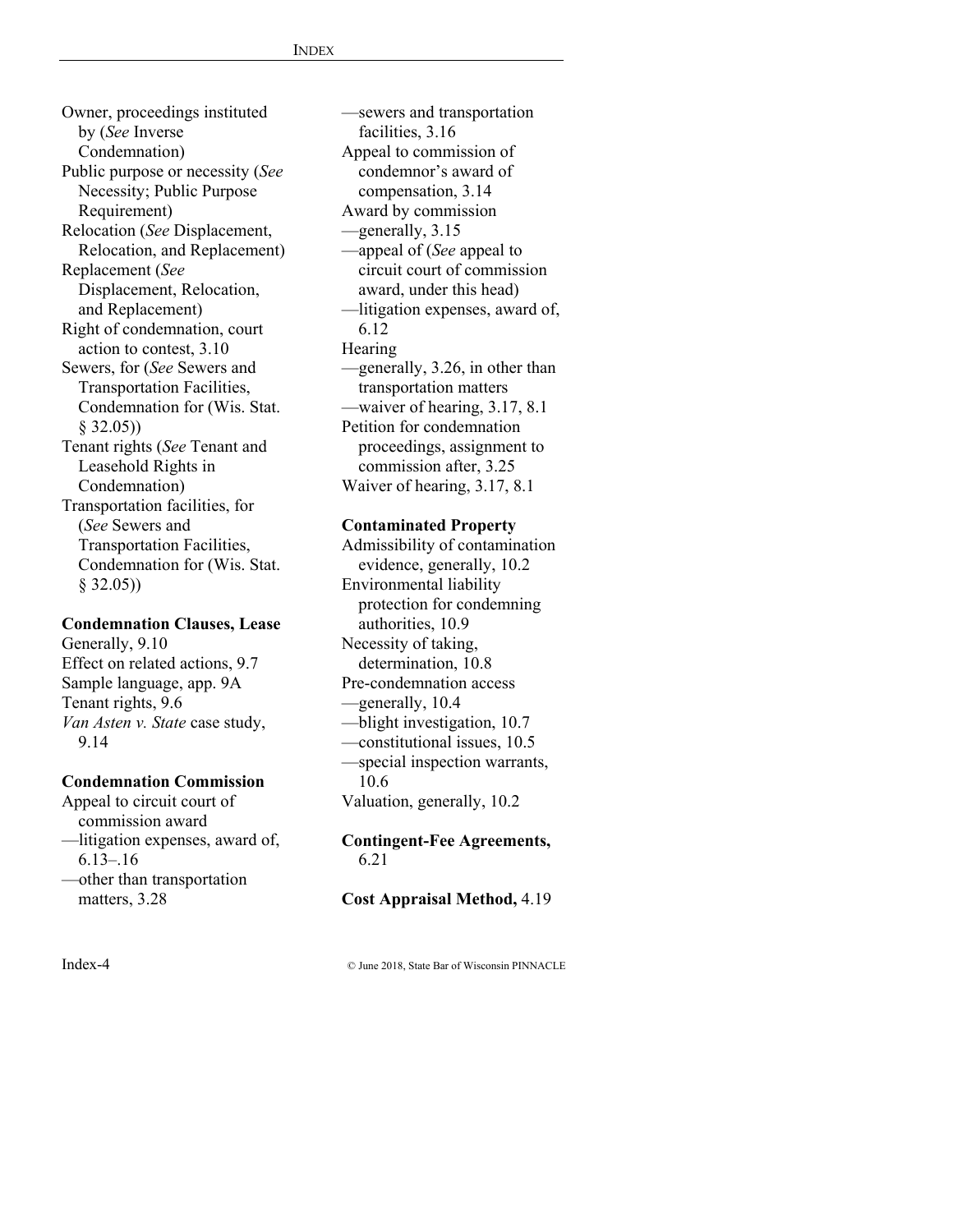**Costs and Fees, Condemnation.** *See* Fees and Costs

**Costs, Reasonable Project** Definition, statutory, 5.13

#### **Counties**

Circuit courts (*See* Circuit Court) Condemnation commissions (*See* Condemnation Commission) Land acquisition by, 2.7

# **D**

**Damage to Property** Property taking differentiated from, 1.5

**Damages** Relocation payments (*See* Relocation Payments) Severance (*See* Severance

#### **Date of Evaluation**

Damages)

Generally, 4.3 Appraisals —appraisal report, inclusion in, 8.5 —comparable sales, reasonable time before/after date for, 4.12 —value of property, updating, 3.5, 4.4 Inverse condemnation, 7.18 Severance damages, before and after method of compensation for, 4.35

*Daubert***.** *See* Expert Testimony, Admissibility

**Department of Natural Resources**  Inverse condemnation action against, 7.13

#### **Depositions, Pretrial**

Appraiser, 8.7 Landowner, 8.8 Other witnesses, 8.9

# **Development Exactions**

Generally, 1.23 As regulatory takings, 1.24

**Displaced Person.** *See also* Displacement, Relocation, and Replacement Definitions, statutory —generally, 5.9 —owner displaced person, 5.11 —tenant displaced person, 5.14 Exclusions, 5.9

#### **Displacement, Relocation, and Replacement**

Generally, 3.13, 5.2 Business or farm relocation payment (*See* Relocation Payments) Business or farm replacement payment —generally, 5.33 —case law, 5.34 —moving expenses, 5.23–.24, 5.26 **Definitions** —generally, 5.4 —business, 5.5 —comparable dwelling, 5.6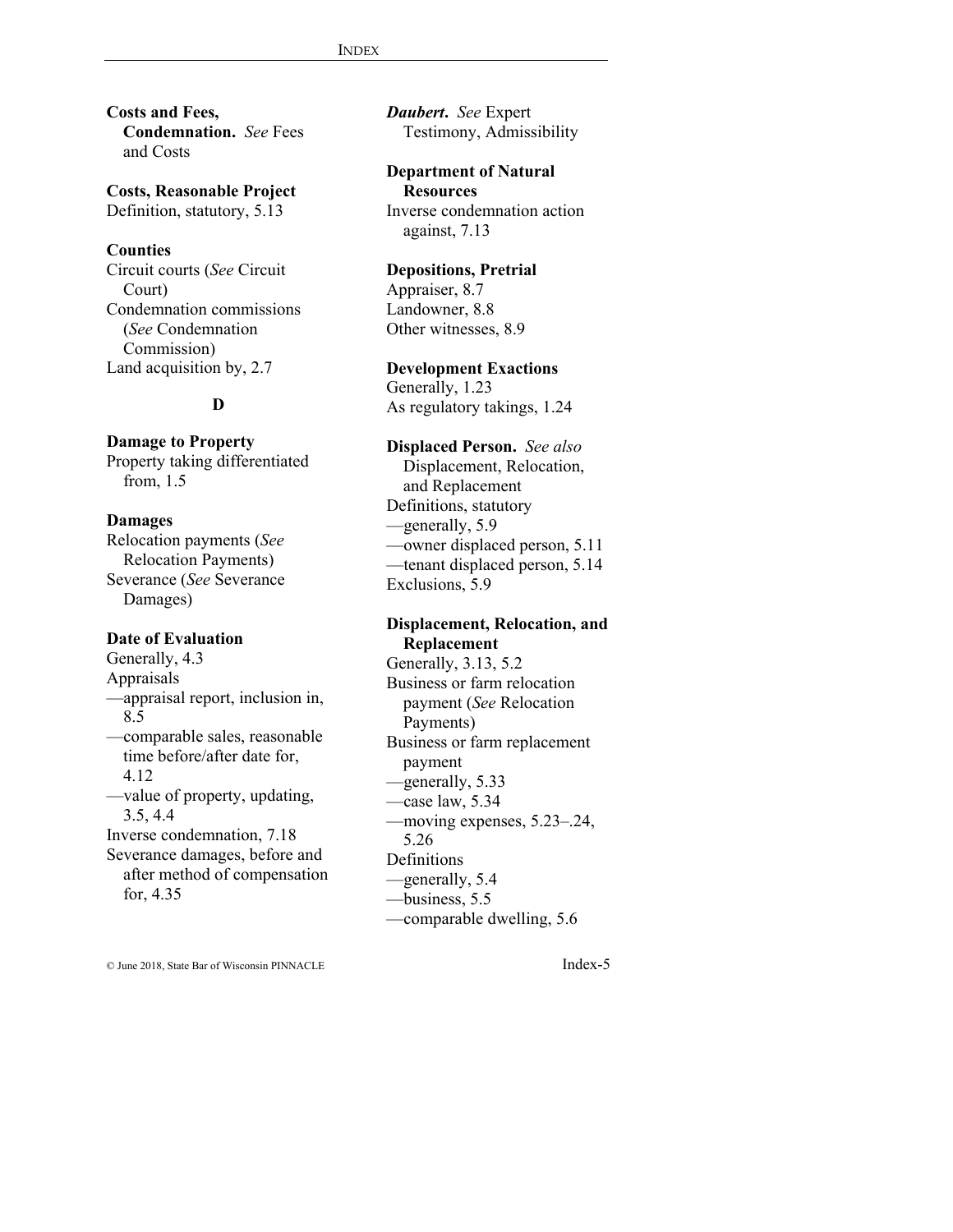—comparable replacement business, 5.7 —comparable replacement farm operation, 5.8 —displaced person, 5.9 —farm operation, 5.10 —owner displaced person, 5.11 —person, 5.12 —reasonable project costs, 5.13 —tenant displaced person, 5.14 Informational pamphlets, 5.15 Relocation payments (*See* Relocation Payments) Replacement housing  $-$ generally, 5.2, 5.28 —occupancy for less than 90 days, 5.30 —owner-occupant, payment to, 5.29 —tenant, payment to, 5.31

# **E**

#### **Easements**

Just compensation, 4.47 Permanent limited easement, 4.47 As takings, 1.10 Temporary limited easement, 4.47

# **Eminent Domain.** *See*  **Condemnation**

#### **Environmental**

**Contamination.** *See* Contaminated Property

# **Expert Testimony, Admissibility**, 8.11

#### **F**

**Fair Market Value.** *See* Just Compensation, Rules Governing

#### **Farms**

Definitions, statutory —comparable replacement farm operation, 5.8 —farm operation, 5.10 Relocation payment (*See* Relocation Payments) Replacement payment (*See* Displacement, Relocation, and Replacement—Business or farm replacement payment)

### **Fees and Costs**

Generally, 6.2 Burden of proof, 6.20 Choice of attorney, effect of, 6.19 Condemnation clause, effect of, 9.14 Contingent-fee agreements, 6.21 Hearing on, 6.19 Jurisdictional offer, fees before, 6.18 Leasehold interests (*See* Tenant and Leasehold Rights in Condemnation—Litigation expenses) Owner-attorney, 6.23 Purpose, 6.3 Recoverable fees —appraiser's fees, 6.25 —attorney as owner, 6.23 —burden of proof, 6.20 —choice of attorney, 6.22

Index-6 © June 2018, State Bar of Wisconsin PINNACLE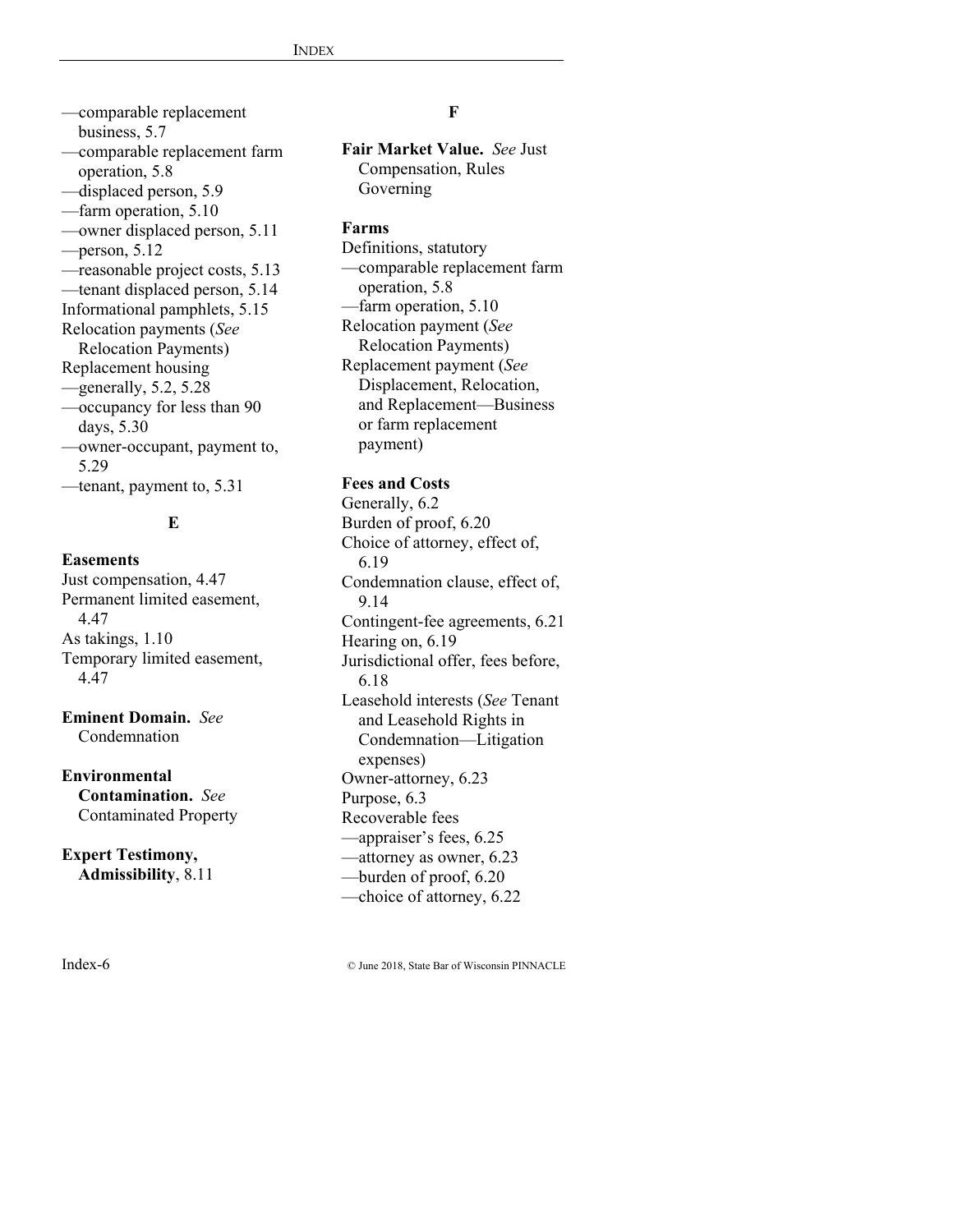—contingent-fee agreements, 6.21 —hearing on litigation expenses, 6.19 —jurisdictional offer, fees before, 6.18 —substitution of counsel, 6.24 Statutory categories justifying award —abandonment, 6.9 —condemnation commission, award of, 6.12 —condemnee appeal from condemnation commission, 6.13 —condemnor appeal from condemnation commission, 6.14 —in lieu of costs under Wis. Stat. ch. 814, 6.8 —inverse condemnation, 6.11, 7.19 —jury verdict, 6.15 —no right or necessity, 6.10 —successful party, 6.6 Statutory definition, 6.4 Substitution of counsel, effect of, 6.24 Successful party, condemnee as, 6.6

# **Fencing, Cost of,** 4.44

# **Fifth Amendment**

Generally, 1.2 Just compensation requirement, 4.34 Public use requirement, 2.1, 2.3

#### **Fixtures**

Severance damages, 4.38 Tenant

© June 2018, State Bar of Wisconsin PINNACLE Index-7

—generally, 9.10 —litigation expenses, 9.11

### **G**

**Grade, Change in** Severance damages, 4.43

# **H**

# **Hearings**

Condemnation commission —generally, 3.26 —waiver of hearing, 3.17, 8.1 Litigation expenses, on, 6.19

**Holdover Tenants, Compensation Rights of**, 9.3

**Housing Authorities** Condemning authority, appeal from award of, 3.14

**Housing, Replacement.** *See* Displacement, Relocation, and Replacement

#### **I**

**Improvements**

Severance damages, 4.38

**Income Appraisal Method**, 4.17, 8.10

#### **Inspection Warrants, Special,** 10.6

#### **Inspections, Pre-**

**condemnation**  Generally, 10.4 Blight investigation, 10.7 Constitutional issues, 10.5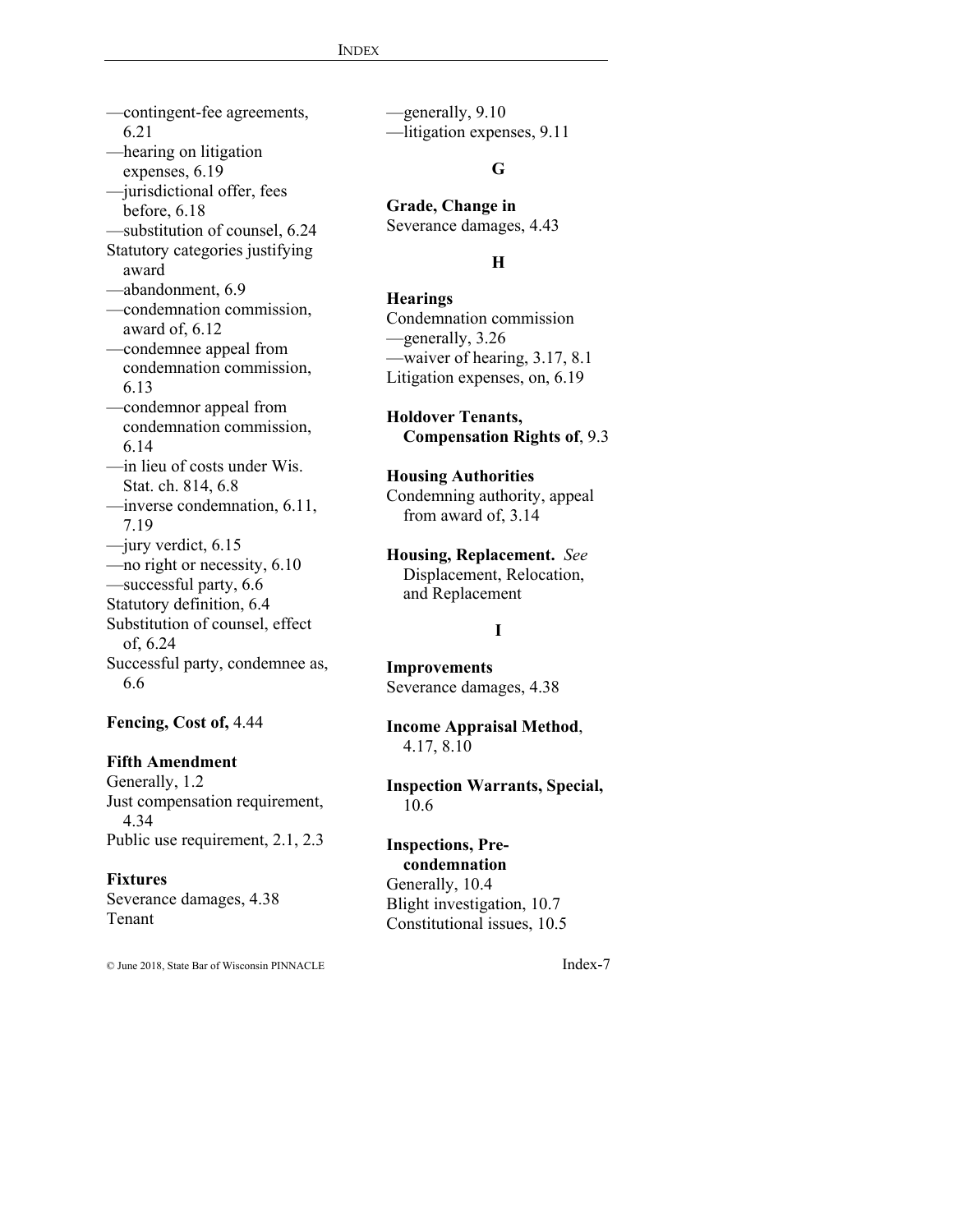Right of entry by Department of Transportation, 10.5 Special inspection warrants, 10.6

#### **Inverse Condemnation**

Generally, 1.5, 7.2 Action at law, as, 7.7 Commencing an action, 7.11– .15 Determination by court, 7.17 Fees and costs, award of, 6.10, 7.19 Notice of claim, 7.6–.10 Notice of disallowance, 7.9–.10 Ownership, proof of, 7.14 Petition of claimant, 7.12, 7.15 Service, 7.15 State, action against, 7.13 Statute of limitation —generally, 7.5 —notice of disallowance, effect of, 7.10 Temporary taking, 7.4

#### **J**

# **Jurisdictional Offer to Purchase**

Litigation expenses, award of —condemnation commission's award exceeding offer, 6.12 —fees incurred before offer, 6.18 Other than transportation matters —generally, 3.22 —acceptance of offer, 3.24 —agreed price, 3.21 —appraisals, 3.20 —notice, 3.22

Sewers and transportation facilities —generally, 3.7 —acceptance of offer, 3.11 —appraisals, 3.5 —notice, 3.7, 3.9

#### **Jury**

Condemnation award appeals  $-$ generally, 3.17, 3.28 —litigation expenses, award of, 6.15 —trial issues (*See* Trial, Strategic and Tactical Issues of) Instructions, 8.16 View, 8.10 Voir dire, 8.14

#### **Just Compensation, Rules Governing**

Generally, 1.2, 4.1 Appraisal methods (*See* Appraisals) Contaminated property (*See* Contaminated Property) Date of evaluation, 4.2–.4 Determining compensation —partial takings, 4.7 —total takings, 4.6 Easement, taking of, 4.47 Leasehold interest (*See* Tenant and Leasehold Rights in Condemnation) Partial takings —determination for, 4.7 —part not taken, effect on (*See* Severance Damages) Proof, 4.48 Severance damages (*See* Severance Damages)

Index-8 © June 2018, State Bar of Wisconsin PINNACLE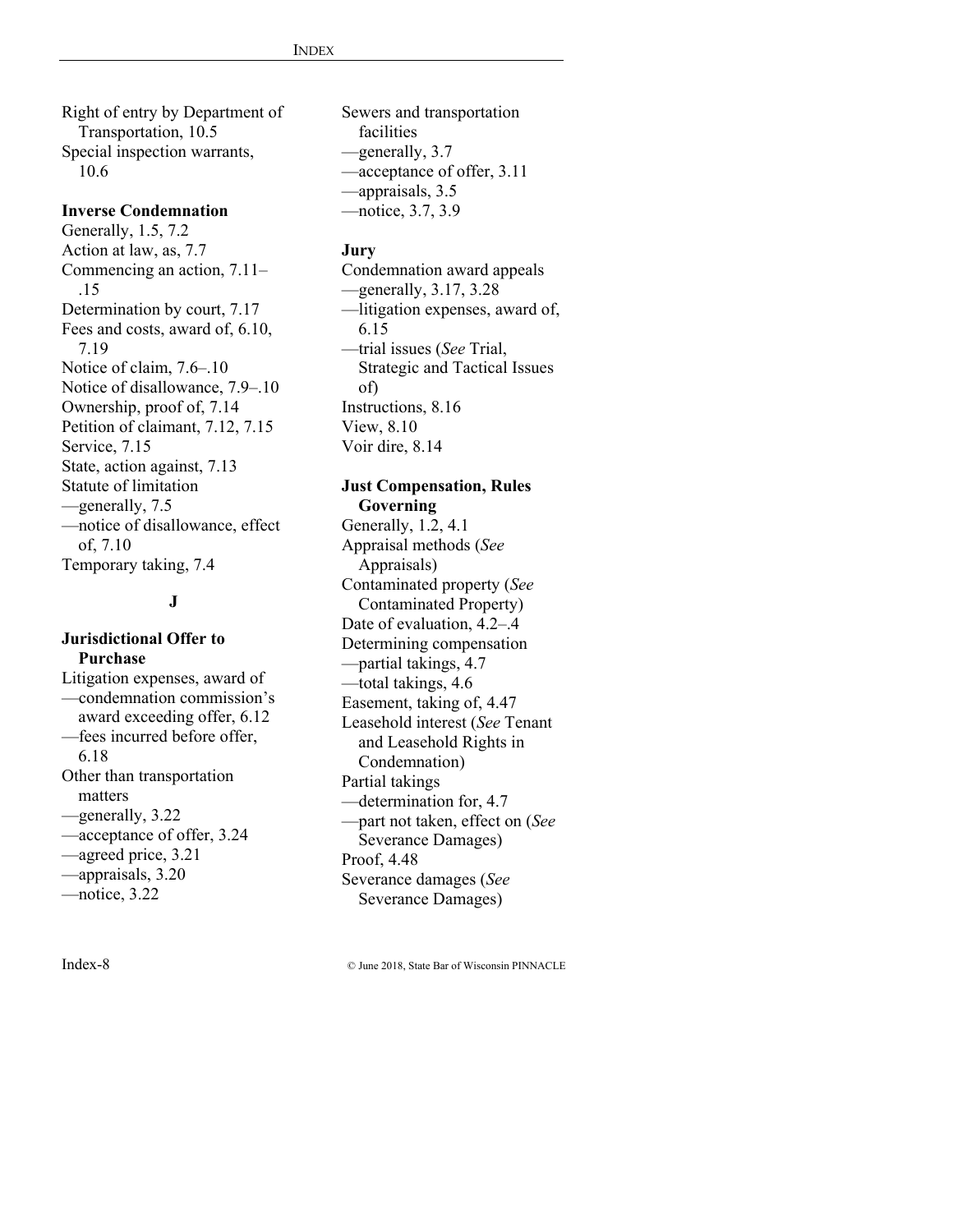Tenants (*See* Tenant and Leasehold Rights in Condemnation) Total takings, determination for, 4.6 Unit rule, 4.32 Valuation factors (*See* Valuation Factors) Wisconsin Constitution, 4.1 Wisconsin statutes, 4.1

# **K**

#### *Kelo,* **Condemnation After** Generally, 2.1

Necessity —case law, 2.19 —determination of, 2.18 —generally, 2.17 Public purpose —historical development of law, 2.3 —*Kelo v. City of New London*, 2.4 —legislative response to *Kelo,* 2.5 Wisconsin public use law —case law, 2.8 —statutes, 2.7 Wisconsin response to *Kelo* —case studies, 2.11–.15 —revised statute, 2.10

# **L**

**Leasehold.** *See* Tenant and Leasehold Rights in Condemnation

#### **M**

**Most Advantageous Use Valuation Factors**  Generally, 4.21

© June 2018, State Bar of Wisconsin PINNACLE Index-9

Assemblage, 4.22 Zoning restrictions, 4.23

#### **Motions in Limine,** 8.10

**Moving Expenses.** *See* Relocation Payments

#### **Municipalities**

Eminent domain power delegated to, 2.7 Necessity, determination of, 2.18

# **N**

#### **Necessity**

Generally, 2.17 Case law, 2.19 Determinations of necessity, methods of, 2.18, 3.3, 10.8

#### **Negotiations, Condemnation**

Other than transportation matters, 3.21 Sewers and transportation facilities, 3.6

# **Nonconforming Use, Legal**

Severance damages, 4.41

# **Notices, Condemnation.** *See* Condemnation

# **O**

**Opening Statement,** 8.15

#### **Owner**

Attorney-owner, 6.23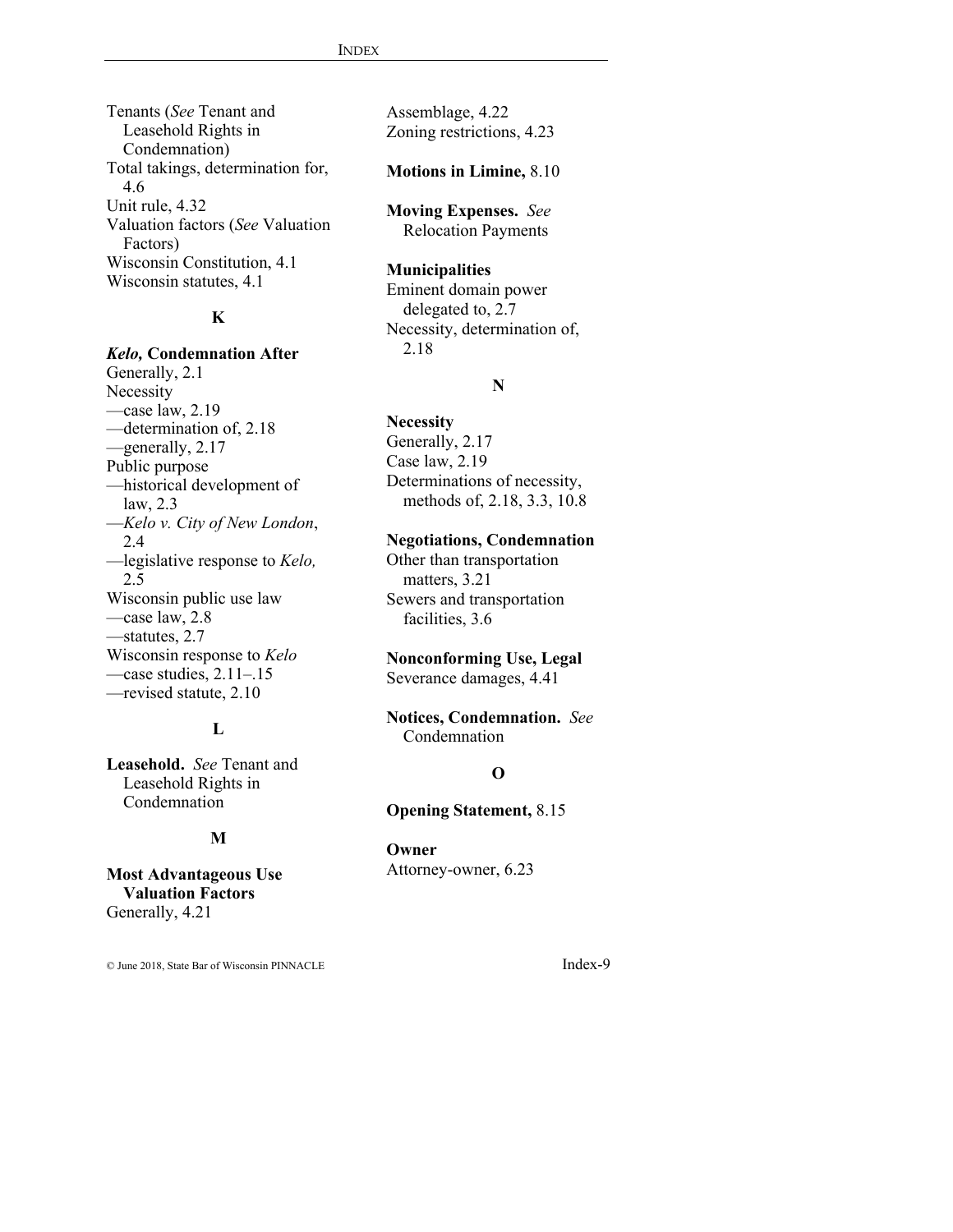Condemnation Proceedings Instituted by (*See* Inverse Condemnation) Deposition, 8.8 Displacement, Relocation, and Replacement of (*See* Displacement, Relocation, and Replacement)

#### **Owner Displaced Person**

Definition, statutory, 5.11

# **P**

#### **Parcel**

As a whole, regulatory taking analysis, 1.19–.21 Assemblage for integrated use, valuation consideration, 4.22

#### **Partial Takings**

Just compensation —determining just compensation, 4.7 —part not taken, effect of taking on (*See* Severance Damages) Leaseholders, effect on —generally, 9.4 —condemnation clauses, sample language for, app. 9A

### **Permanent Limited Easement,** 4.47

**Person.** *See also* Displaced Person Definition, statutory, 5.12

### **Personal Property**

Of tenant, 9.8 Physical taking, 1.27

# **Photographic Evidence,** 8.13

#### **Police Power**

Eminent domain distinguished from, 1.4

**Pretrial Depositions.** *See* Depositions, Pretrial

#### **Pretrial Motions,** 8.10

# **Project Influence Rule**

Generally, 4.25 Influenced sales, admissibility of, 4.27 Scope of project, 4.26

**Property Takings.** *See* Takings

### **Public Purpose Requirement**

Fifth Amendment requirement, 2.1, 2.3 Historical development of law, 2.3 *Kelo v. City of New London*, effect of, 2.4 Legislative response to *Kelo* —generally, 2.5 —Wisconsin, 2.10 Takings for public good vs*.* to prevent public harm, 1.4 Wisconsin case law, 2.8 Wisconsin constitutional requirement, 2.3

#### **Public Utilities**

Condemnation of land for construction by, 2.8 Necessity, determination of —case law, 2.19 —Public Service Commission, certificate issued by, 2.18, 3.3

Index-10 © June 2018, State Bar of Wisconsin PINNACLE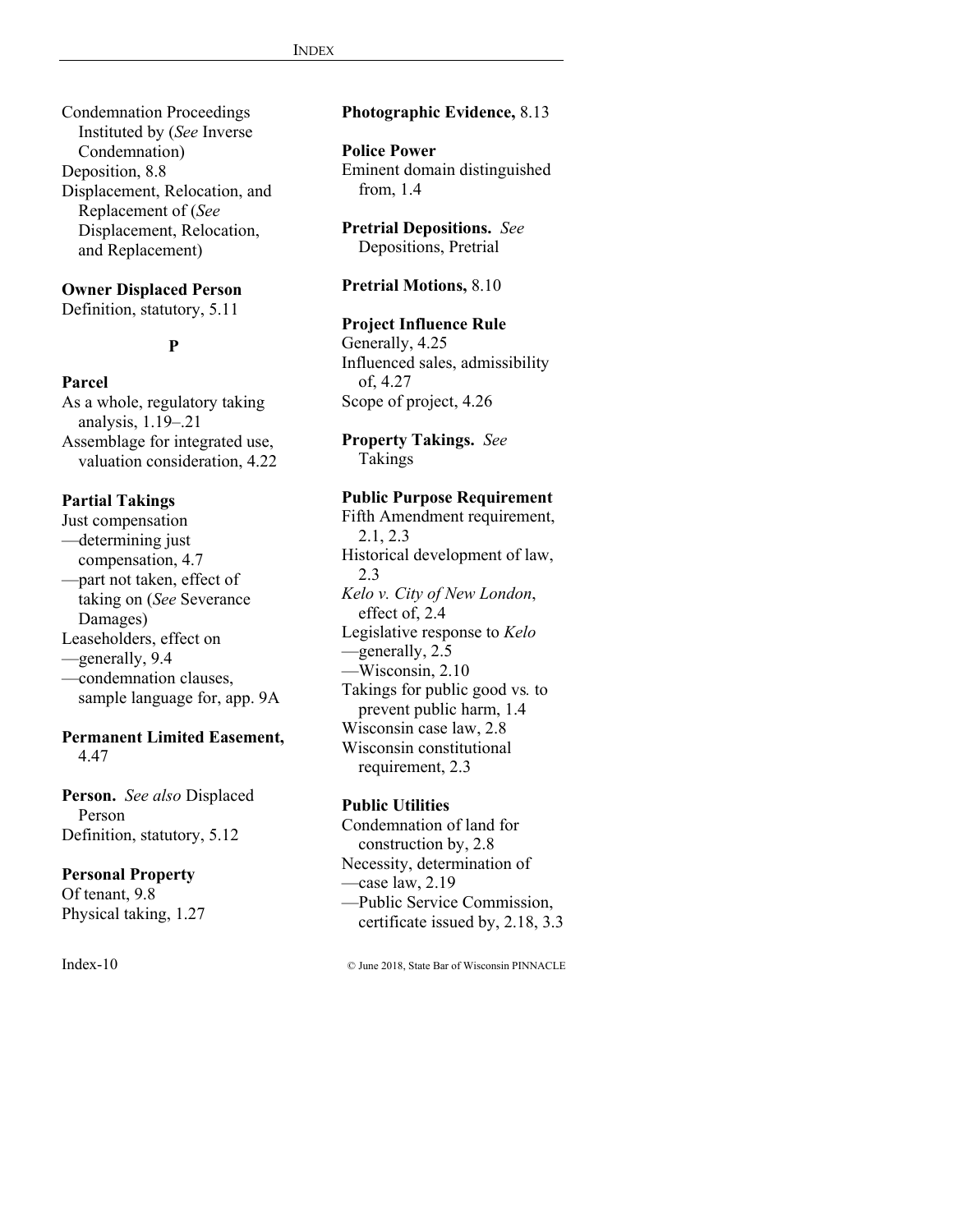# **R**

**Redevelopment Authorities** Condemning authority, appeal from award of, 3.14

#### **Regulatory Takings**

Generally, 1.3, 1.11–.26, 7.3 All or substantially all practical use, generally, 1.12 Development exactions —generally, 1.23 —as regulatory takings, 1.24 Economic impact, 1.15 Investment-backed expectations, 1.16 Parcel as a whole, 1.19–.21 *Penn Central* factors —generally, 1.14, 7.3 —character of governmental action, 1.17 —economic impact, 1.15 —investment-backed expectations, 1.16 —Wisconsin application, 1.18 Permanent physical invasion, regulation resulting in, 1.10 Physical invasion distinguished, 1.3 Ripeness, 1.25 Setbacks and easements differentiated, 1.10

**Relocation.** *See* Displacement, Relocation, and Replacement; Relocation Payments

#### **Relocation Order**

Sewers and transportation facilities, 3.4

#### **Relocation Payments**

Actual moving expenses —generally, 5.23

© June 2018, State Bar of Wisconsin PINNACLE Index-11

—ineligible, 5.24 —optional fixed payments business, 5.26 —optional fixed payments dwelling, 5.25 —standards for, 5.23 Process for, 5.19 Waiver of, 5.20

#### **Rent Abatement,** 9.4

**Replacement Housing.** *See* Displacement, Relocation, and Replacement

**Ripeness** Regulatory takings, 1.25

**Risk of Damage, Increase in** Severance damages, 4.42

#### **S**

**Sales, Comparable, Appraisal Method.** *See* Comparable Sales Appraisal Method

#### **Setbacks**

Easements differentiated from, 1.10

#### **Severance Damages**

Generally, 4.7, 4.34 Access rights, 4.39 Air rights, 4.40 Before and after compensation method, 4.35 Calculation of damages, 4.46 Evidence of damage, admissibility of, 4.45 Fencing, cost of, 4.44 Fixtures, 4.38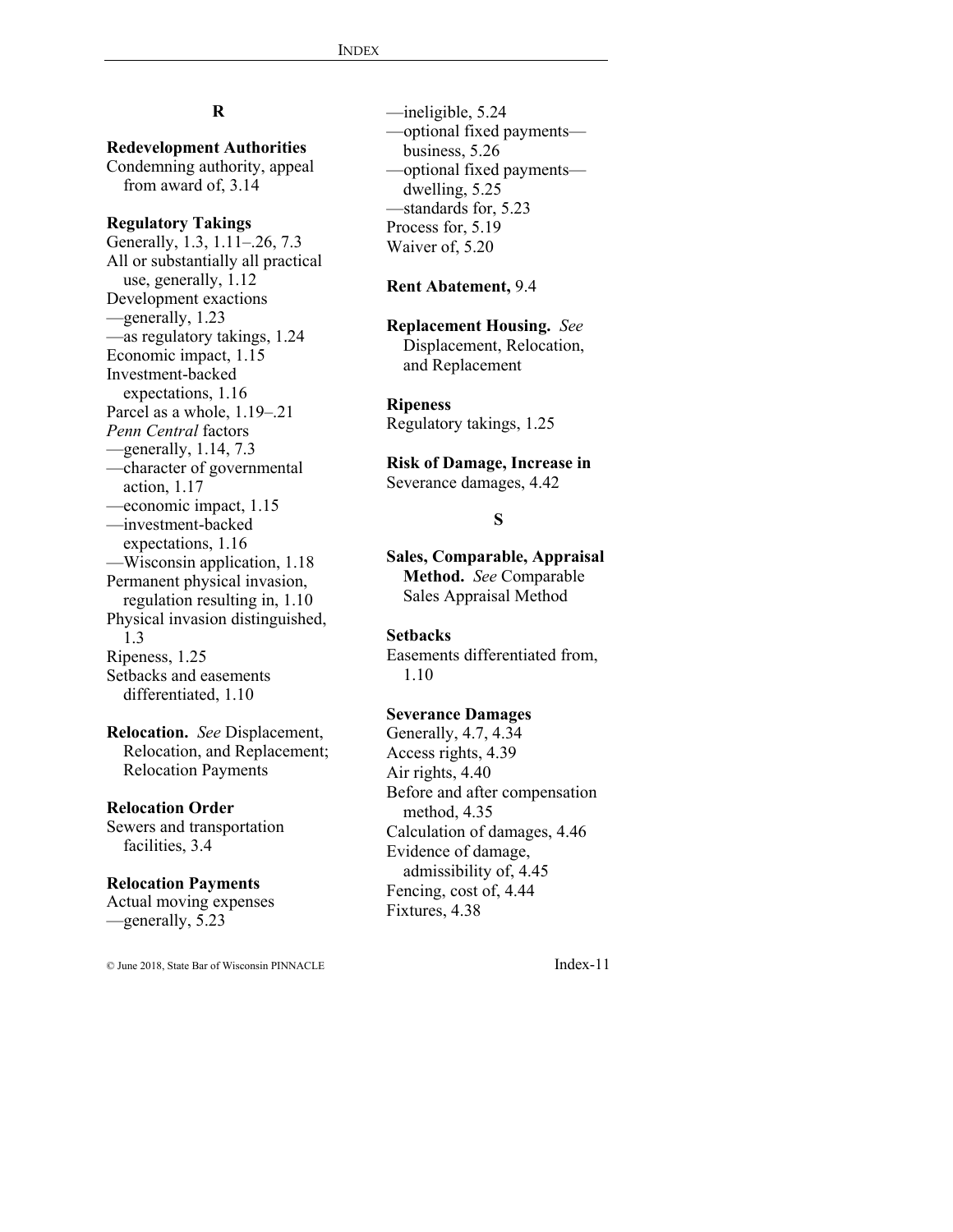Grade, change in, 4.43 Improvements, 4.38 Increased risk of damage, 4.42 Nonconforming use, legal, 4.41

#### **Sewers and Transportation Facilities, Condemnation for (Wis. Stat. § 32.05)**  Appeals

—circuit court, appeal of condemnation award to; waiver of hearing, 3.17 —circuit court, appeal of condemnation commission's award to, 3.16 —condemnation commission, appeal of condemnation award to, 3.14 Application of statute, 3.3 Appraisal, 3.5 Award of compensation, 3.12 Condemnation commission —appeal to circuit court of award from, 3.16 —award by, 3.15 —condemnation award appeal assigned to, 3.14 —waiver of hearing, 3.17 Court action to contest right of condemnation, 3.10 Date of evaluation, 4.3 Jurisdiction, personal, 3.14 Jurisdictional offers to purchase —generally, 3.7 —acceptance of, 3.11 Negotiation, 3.6 **Notice** —application for assignment of appeal from award, 3.14 —jurisdictional offer, 3.7, 3.9 **Occupancy** —notice of intended vacation date, 3.13

—rent-free occupancy, 3.13 —waste committed, occupant's liability for, 3.13 —writ of assistance, 3.13 Owner, appeal from award by, 3.14 Party-in-interest, appeal from award by, 3.14 Relocation order, 3.4 Uneconomic remnant, 3.8 Waiver of condemnation commission hearing, 3.17 Writ of assistance, 3.13

**Slum Clearance.** *See* Blight Elimination

# **Special Benefits as Valuation Factors**

Generally, 4.29 Burden of proof, 4.30 Relationship to other proceedings, 4.31

### **Special Inspection Warrants,**  10.6

**Special Verdict Form**, 8.16

#### **Statute of Limitation, Inverse Condemnation**  Generally, 7.5 Notice of disallowance, effect of, 7.10

**Subtenants, Compensation Rights of,** 9.3

**Successful Party, Fees and Costs Awarded to,** 6.6

**Summary Judgment,** 8.10

**Surety Bond,** 3.29

Index-12 © June 2018, State Bar of Wisconsin PINNACLE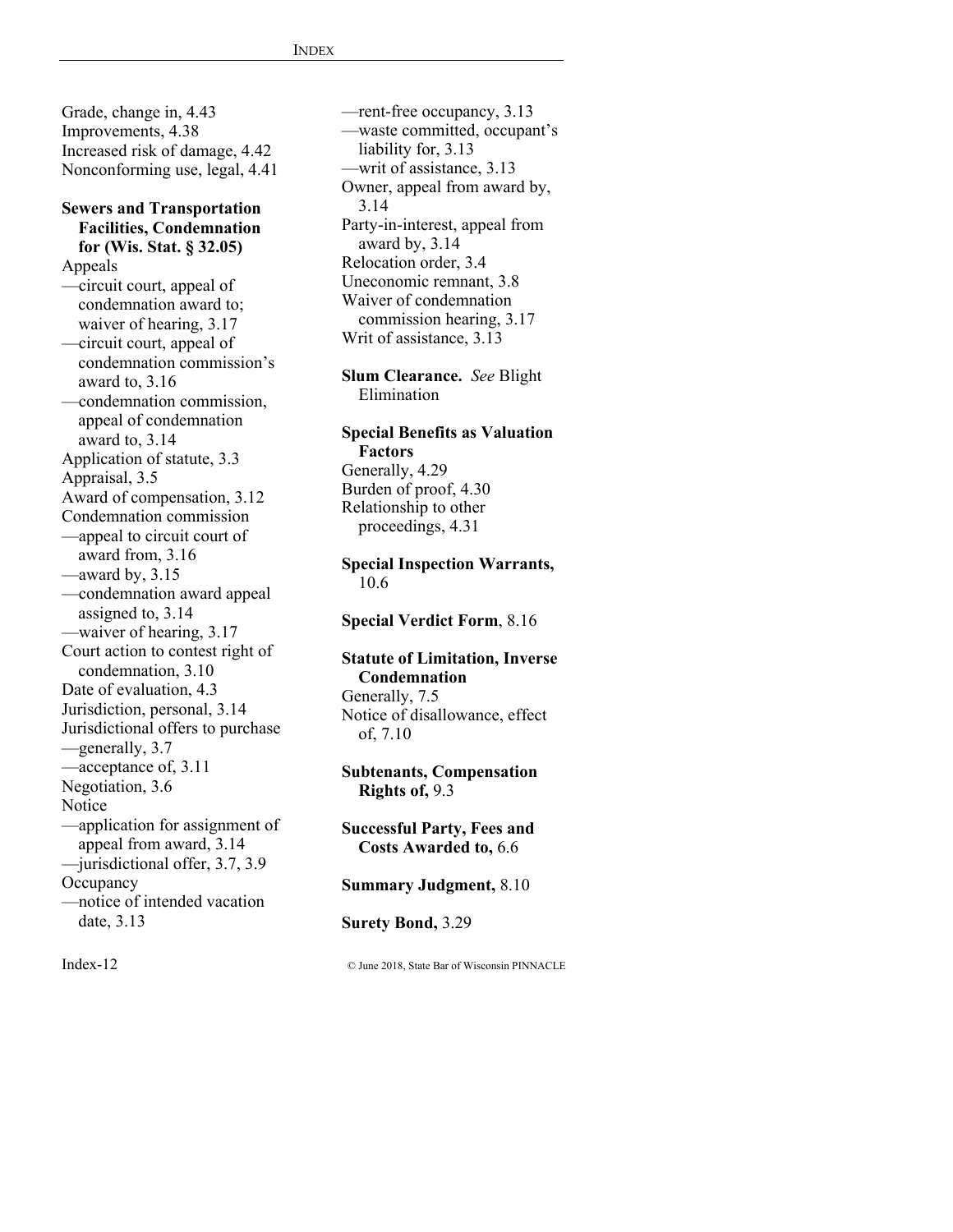# **T**

**Takings.** *See also* Condemnation Generally, 1.2, 7.3 Compensation for, 1.2, 1.4 (*See also* Just Compensation, Rules Governing) Damage to property differentiated, 1.5 Easements, 1.10, 4.47 Flooding, 1.8, 1.9 Inverse condemnation (*See* Inverse Condemnation) Leaseholders, effect on, 9.4 Legal standards, 1.3 Permanent occupation, 1.8 Personal property, 1.27 Physical invasion —generally, 1.7 —airspace, 1.7, 1.8 —character of invasion, 1.8 —flooding, 1.8, 1.9 —permanent occupation, 1.8 —regulation resulting in, 1.10 —regulatory taking distinguished, 1.3 Police power distinguished, 1.4 Public good and prevention public harm differentiated, 1.4 Regulatory takings (*See* Regulatory Takings) Ripeness, 1.25 Setbacks, 1.10 Temporary, 1.26

#### **Takings Clause,** 1.2

**Temporary Limited Easement**, 4.47

**Temporary Takings** Generally, 1.26 Inverse condemnation and, 7.4

#### **Tenant**

Definitions, statutory —displaced person, 5.13 —tenant-occupant as displaced person, 5.9 Rights (*See* Tenant and Leasehold Rights in Condemnation)

# **Tenant and Leasehold Rights in Condemnation**

Generally, 9.1, 9.6 Apportionment of award —generally, 9.6 —condemnation clauses, sample language for, app. 9A Compensation, leasehold interests entitled to  $-$ generally, 4.32, 9.3 —holdover tenants, 9.3 —subtenants, 9.3 —taking, effect on leasehold interests of, 9.4 Condemnation clauses —generally, 9.13 —sample language, app. 9A —*Van Asten v. State* case study, 9.14 Fixtures —generally, 9.10 —litigation expenses, 9.11 Holdover tenants, 9.3 Litigation expenses —condemnation clause, effect of, 9.14 —inverse condemnation, 6.11 —tenant fixtures, awarded solely on, 9.11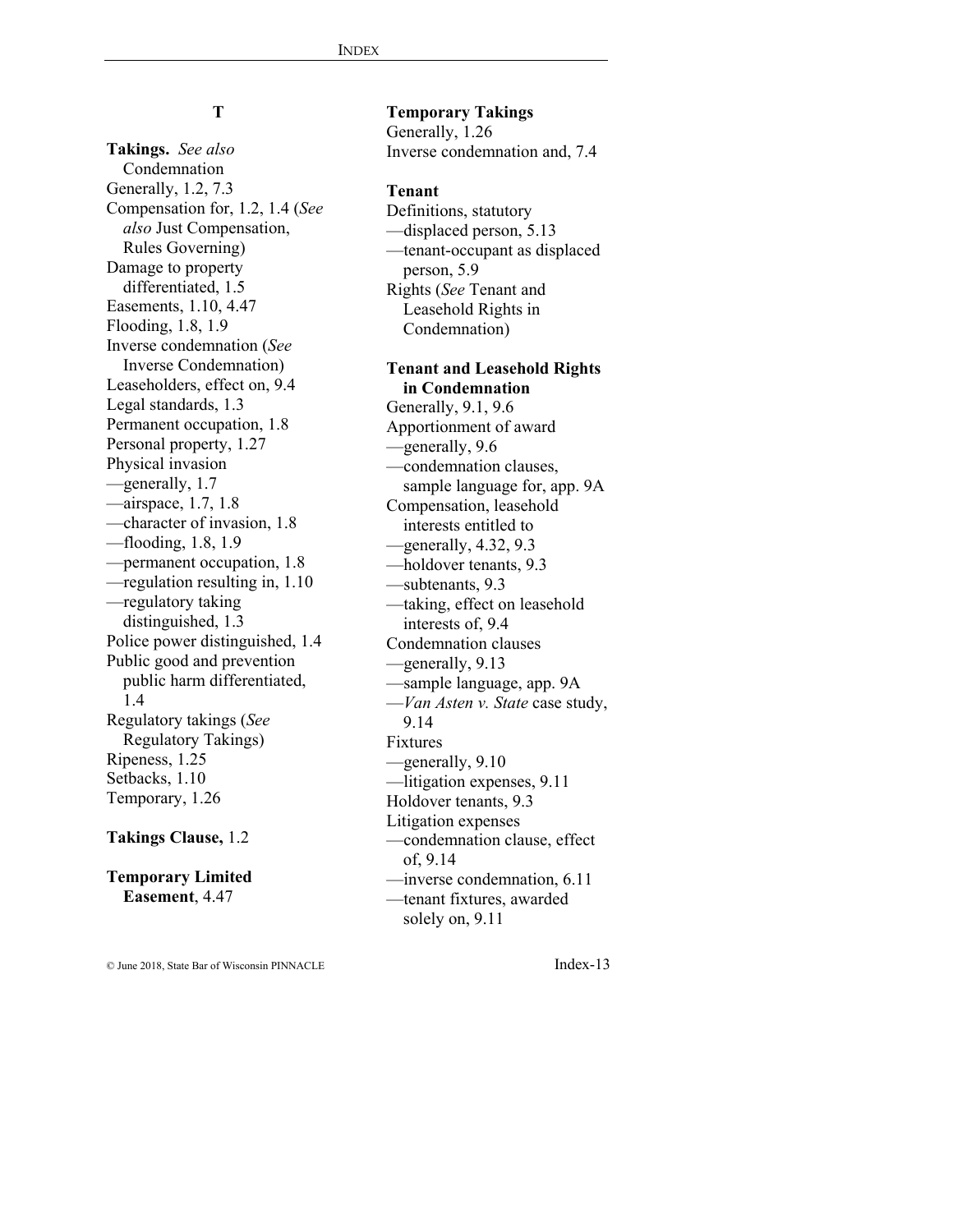Personal property, 9.8 Related actions, effect of condemnation on, 9.7 Relocation payments, waiver of, 5.20 Rent abatement, 9.4 Replacement housing —generally, 5.28 —payment, 5.31 Subtenants, compensation rights of, 9.3 Termination of lease —condemnation, result of, 9.7 —condemnation clause, 9.6, app. 9A Unit rule, applicability of (*See* Unit Rule Property Valuation Factor)

### **Title Claims,** 8.1

#### **Transportation Facilities, Condemnation Process for.**

*See* Sewers and Transportation Facilities, Condemnation for (Wis. Stat. § 32.05)

### **Trial, Strategic and Tactical Issues of**  Generally, 8.1, 8.13

Appraisals —generally, 8.3 —appraisal report, 8.5 —selection of appraiser, 8.4 Closing argument, 8.17 Depositions (*See* Depositions, Pretrial) Expert testimony, 8.11 Issues tried at, 8.1 Jury instructions, 8.16

Opening statement, 8.15 Pretrial motions, 8.10 Special verdict form, 8.16 Visual aids, 8.13 Voir dire, 8.14

# **U**

### **Uneconomic Remnant**, 3.8

# **Unit Rule Property Valuation**

**Factor**  Generally, 4.32, 9.11 Appeals, application to, 9.11 Condemnation clause, effect of, 9.14 Tenant fixtures, litigation expenses for, 9.11

# **U.S. Constitution.** *See* Fifth Amendment

**Utilities.** *See* Public Utilities

#### **V**

**Valuation Factors.** *See also* Unit Rule Property Valuation Factor Most advantageous use, 4.20– .23 Project influence rule, 4.24–.27 Special benefits, 4.28–.31

**Verdict Form**.*See* Special Verdict Form

**Visual Aids,** 8.13

**Voir Dire,** 8.14

Index-14 © June 2018, State Bar of Wisconsin PINNACLE